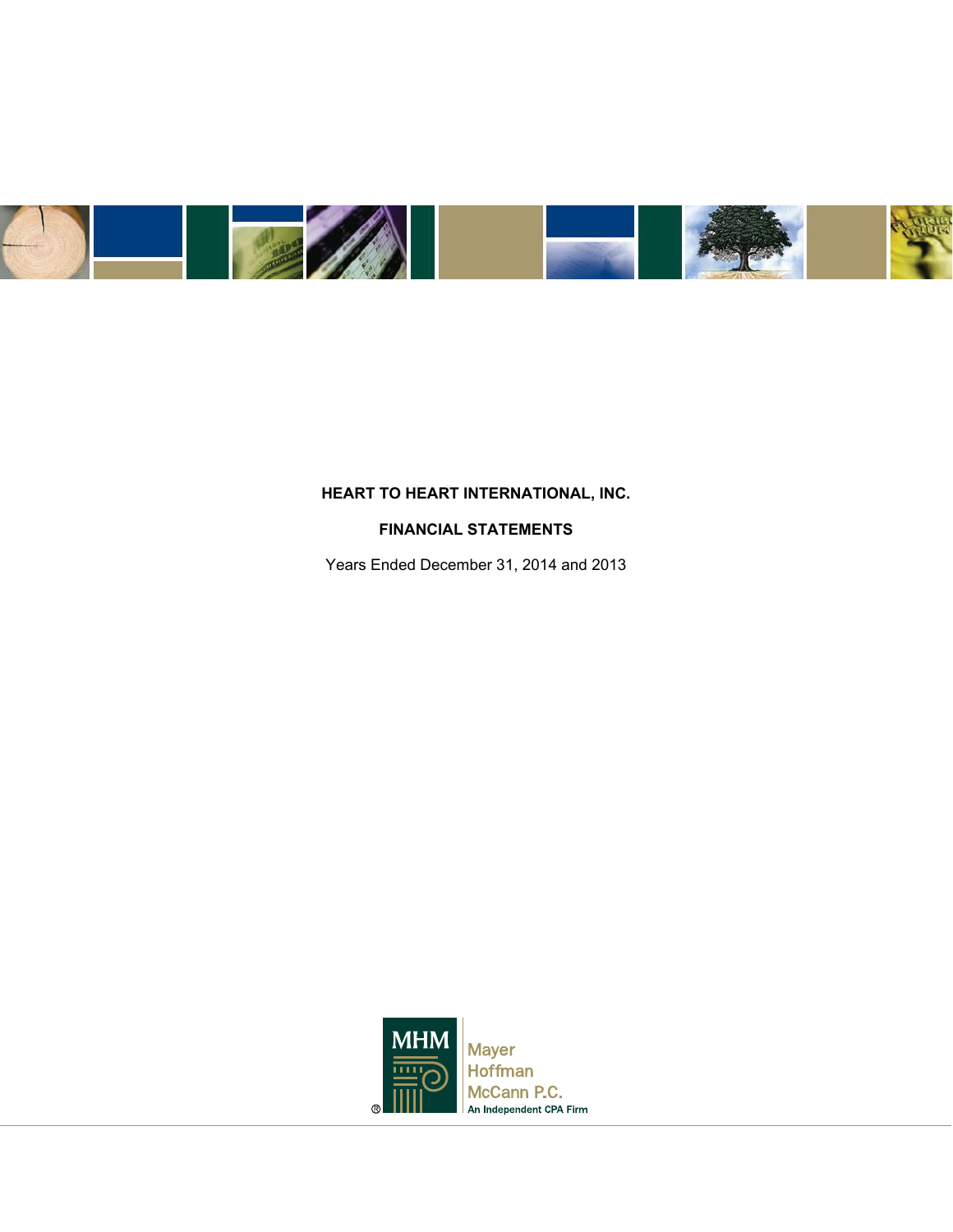

700 West 47th Street, Suite 1100 ■ Kansas City, MO 64112 Main: 816.945.5600 ■ Fax: 816.897.1280 ■ www.mhmcpa.com

#### **INDEPENDENT AUDITORS' REPORT**

**HEART INTERNATIONAL INTERNATIONAL STATE** 

# $W_{\text{L}}(x)$  is the accompanying financial statements of Heart Inc.

We have audited the accompanying financial statements of Heart to Heart International, Inc., which comprise the statements of financial position as of December 31, 2014 and 2013, and the related statements of activities, functional expenses and cash flows for the years then ended, and the related notes to the financial statements.

#### Management's Responsibility for the Financial Statements

Management is responsible for the preparation and fair presentation of these financial statements in accordance with accounting principles generally accepted in the United States of America; this includes the design, implementation, and maintenance of internal control relevant to the preparation and fair presentation of financial statements that are free from material misstatement, whether due to fraud or error.

# Our responsibility is to express an opinion on these financial statements based on our audits. We conducted our audits in

Our responsibility is to express an opinion on these financial statements based on our audits. We conducted our audits in accordance with auditing standards generally accepted in the United States of America. Those standards require that we plan and perform the audits to obtain reasonable assurance about whether the financial statements are free from material  $A_n$  audit involves performing procedures to obtain and disclosures in the financial and disclosures in the financial and disclosures in the financial and disclosures in the financial and disclosures in the financial and

An audit involves performing procedures to obtain audit evidence about the amounts and disclosures in the financial statements. The procedures selected depend on the auditor's judgment, including the assessment of the risks of material misstatement of the financial statements, whether due to fraud or error. In making those risk assessments, the auditor considers internal control relevant to the entity's preparation and fair presentation of the financial statements in order to design audit procedures that are appropriate in the circumstances, but not for the purpose of expressing an opinion on the effectiveness of the entity's internal control. Accordingly, we express no such opinion. An audit also includes evaluating the appropriateness of accounting policies used and the reasonableness of significant accounting estimates made by management, as well as evaluating the overall presentation of the financial statements.

We believe that the audit evidence we have obtained is sufficient and appropriate to provide a basis for our audit opinion.

# $\mathcal{L}_{\text{p}}$  statements referred to above present fairly, in all material position of  $\mathcal{L}_{\text{p}}$

In our opinion, the financial statements referred to above present fairly, in all material respects, the financial position of Heart to Heart International, Inc. as of December 31, 2014 and 2013, and the changes in its net assets and cash flows for the years then ended, in accordance with accounting principles generally accepted in the United States of America.

Kansas City, Missouri August 14, 2015

Mayer Happman Mc Cann P.C.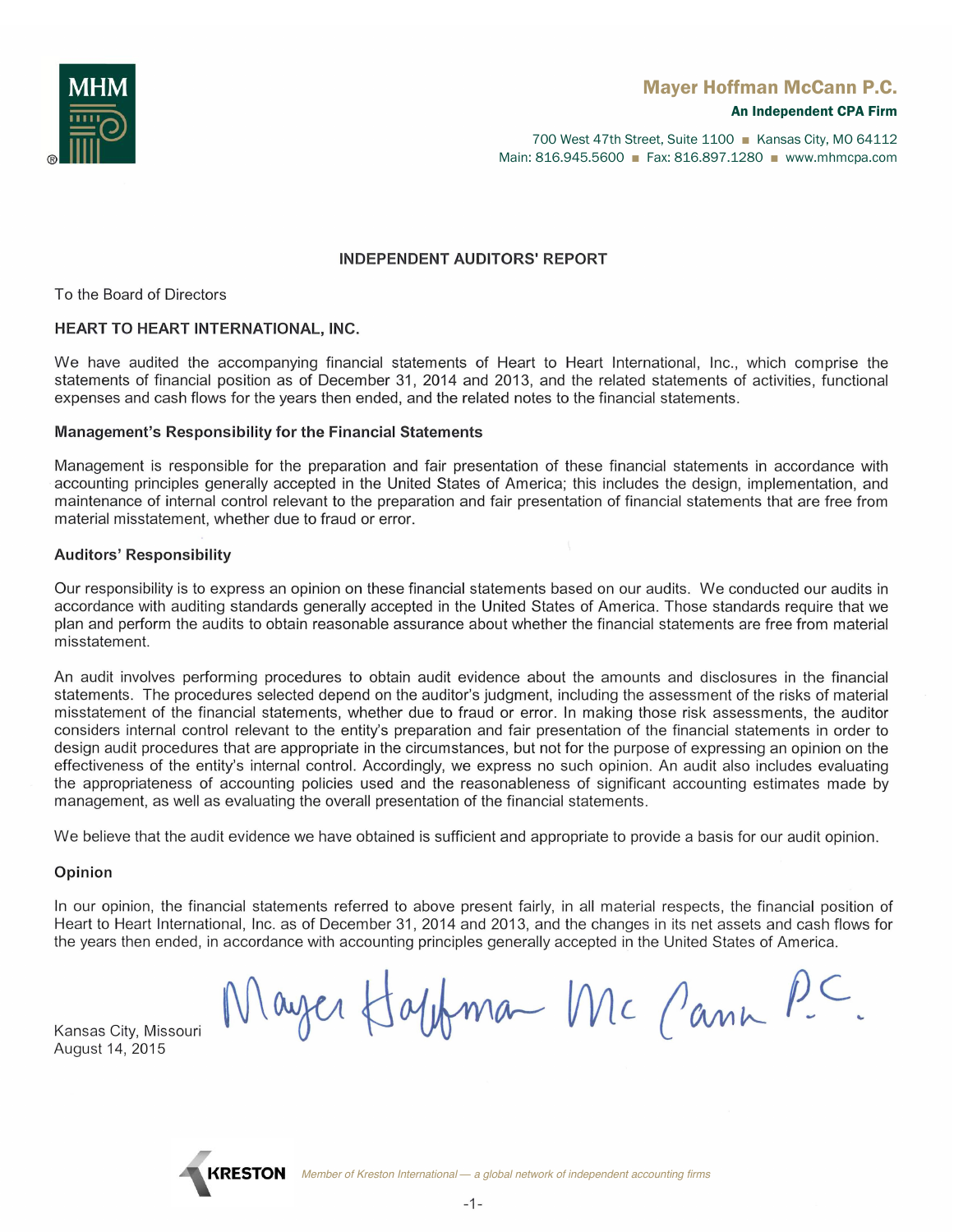# **STATEMENTS OF FINANCIAL POSITION**

December 31, 2014 and 2013

|                                                                                                                                                                         | 2014                                                                    | 2013                                              |
|-------------------------------------------------------------------------------------------------------------------------------------------------------------------------|-------------------------------------------------------------------------|---------------------------------------------------|
| <b>ASSETS</b>                                                                                                                                                           |                                                                         |                                                   |
| <b>CURRENT ASSETS</b><br>Cash and cash equivalents<br>Accounts receivable<br>Pledges receivable<br>Grant receivable<br>Inventory<br>Other current assets                | \$<br>787,548<br>256,670<br>116,470<br>898,916<br>23,811,751<br>115,222 | \$<br>1,084,651<br>5,283<br>154,225<br>11,146,793 |
| <b>TOTAL CURRENT ASSETS</b>                                                                                                                                             | 25,986,577                                                              | 12,390,952                                        |
| <b>PLEDGES RECEIVABLE</b>                                                                                                                                               | 50,000                                                                  | 175,000                                           |
| PROPERTY AND EQUIPMENT, at cost, less<br>accumulated depreciation                                                                                                       | 1,362,622                                                               | 1,495,779                                         |
| <b>INVESTMENTS</b>                                                                                                                                                      | 67,241                                                                  | 65,868                                            |
| <b>TOTAL ASSETS</b>                                                                                                                                                     | \$<br>27,466,440                                                        | \$<br>14, 127, 599                                |
| <b>LIABILITIES</b>                                                                                                                                                      |                                                                         |                                                   |
| <b>CURRENT LIABILITIES</b><br>Accounts payable<br><b>Accrued liabilities</b><br>Line of credit<br>Current portion of long-term debt<br><b>TOTAL CURRENT LIABILITIES</b> | \$<br>563,981<br>249,417<br>150,000<br>64,074<br>1,027,472              | \$<br>72,511<br>100,352<br>902,085<br>1,074,948   |
| LONG-TERM DEBT, less current portion above                                                                                                                              | 988,714                                                                 | 186,000                                           |
| <b>TOTAL LIABILITIES</b>                                                                                                                                                | 2,016,186                                                               | 1,260,948                                         |
| <b>NET ASSETS</b>                                                                                                                                                       |                                                                         |                                                   |
| UNRESTRICTED NET ASSETS                                                                                                                                                 | 24,401,212                                                              | 11,744,011                                        |
| TEMPORARILY RESTRICTED NET ASSETS                                                                                                                                       | 981,801                                                                 | 1,056,772                                         |
| PERMANENTLY RESTRICTED NET ASSETS                                                                                                                                       | 67,241                                                                  | 65,868                                            |
| TOTAL NET ASSETS                                                                                                                                                        | 25,450,254                                                              | 12,866,651                                        |
| TOTAL LIABILITIES AND NET ASSETS                                                                                                                                        | \$<br>27,466,440                                                        | \$<br>14,127,599                                  |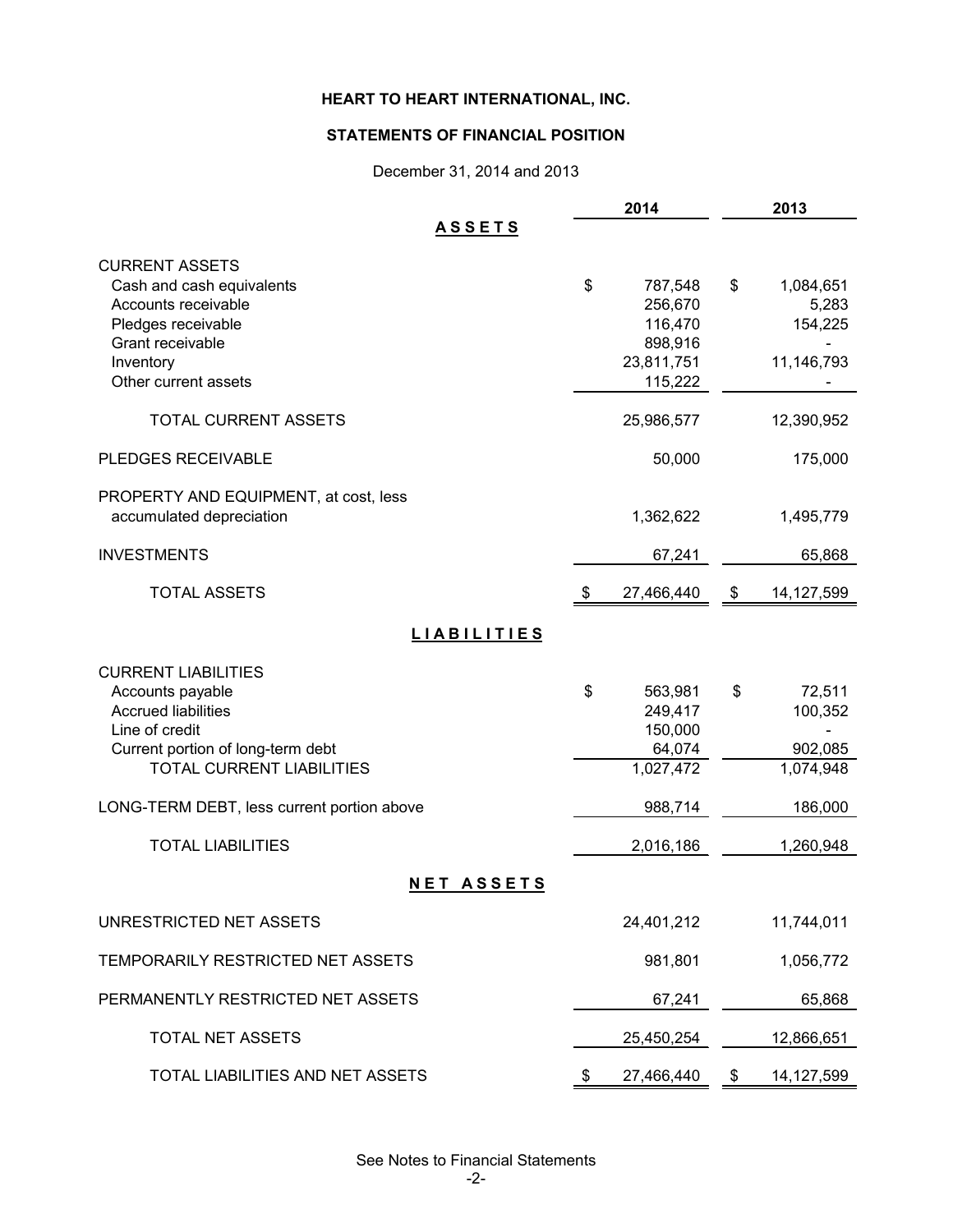#### **STATEMENTS OF ACTIVITIES**

Years Ended December 31, 2014 and 2013

|                                              | 2014 |             |    | 2013           |  |  |
|----------------------------------------------|------|-------------|----|----------------|--|--|
| UNRESTRICTED SUPPORT AND REVENUE             |      |             |    |                |  |  |
| Gifts in kind                                | \$   | 95,109,406  | \$ | 89, 157, 523   |  |  |
| Contributions                                |      | 1,096,432   |    | 1,113,373      |  |  |
| Donated shipping                             |      | 867,995     |    | 1,139,555      |  |  |
| Governmental and corporate grants            |      | 1,849,759   |    | 529,536        |  |  |
| Program revenue                              |      | 734,166     |    | 894,369        |  |  |
| Investment income<br>Rent income             |      | 596         |    | 608<br>11,270  |  |  |
| Gain on currency conversion                  |      | 21,900      |    | 12,208         |  |  |
| Gain on sale of assets                       |      | 18,730      |    |                |  |  |
| Other income                                 |      | 262         |    | 103            |  |  |
| Net assets released from restrictions        |      | 1,725,211   |    | 1,624,411      |  |  |
| TOTAL UNRESTRICTED SUPPORT AND REVENUE       |      | 101,424,457 |    | 94,482,956     |  |  |
| <b>EXPENSES</b>                              |      |             |    |                |  |  |
| Program services - international             |      | 82,401,114  |    | 130,795,291    |  |  |
| Program services - domestic                  |      | 3,568,481   |    | 5,071,832      |  |  |
| General and administrative                   |      | 718,734     |    | 781,540        |  |  |
| Fundraising and public relations             |      | 567,397     |    | 670,604        |  |  |
| <b>TOTAL EXPENSES</b>                        |      | 87,255,726  |    | 137,319,267    |  |  |
| CHANGES IN UNRESTRICTED NET ASSETS           |      | 14,168,731  |    | (42, 836, 311) |  |  |
| TEMPORARILY RESTRICTED NET ASSETS            |      |             |    |                |  |  |
| Contributions                                |      | 1,402,414   |    | 1,155,166      |  |  |
| Governmental and corporate grants            |      | 247,826     |    | 517,395        |  |  |
| Net assets released from restrictions        |      | (1,725,211) |    | (1,624,411)    |  |  |
| CHANGES IN TEMPORARILY RESTRICTED NET ASSETS |      | (74, 971)   |    | 48,150         |  |  |
| PERMANENTLY RESTRICTED NET ASSETS            |      |             |    |                |  |  |
| Investment income                            |      | 1,373       |    | 2,713          |  |  |
| CHANGES IN NET ASSETS BEFORE INVENTORY       |      |             |    |                |  |  |
| <b>VALUATION ADJUSTMENT</b>                  |      | 14,095,133  |    | (42, 785, 448) |  |  |
| <b>INVENTORY VALUATION ADJUSTMENT</b>        |      | (1,511,530) |    | (297, 714)     |  |  |
| CHANGES IN NET ASSETS                        |      | 12,583,603  |    | (43,083,162)   |  |  |
| NET ASSETS, BEGINNING OF YEAR                |      | 12,866,651  |    | 55,949,813     |  |  |
| NET ASSETS, END OF YEAR                      | \$   | 25,450,254  | \$ | 12,866,651     |  |  |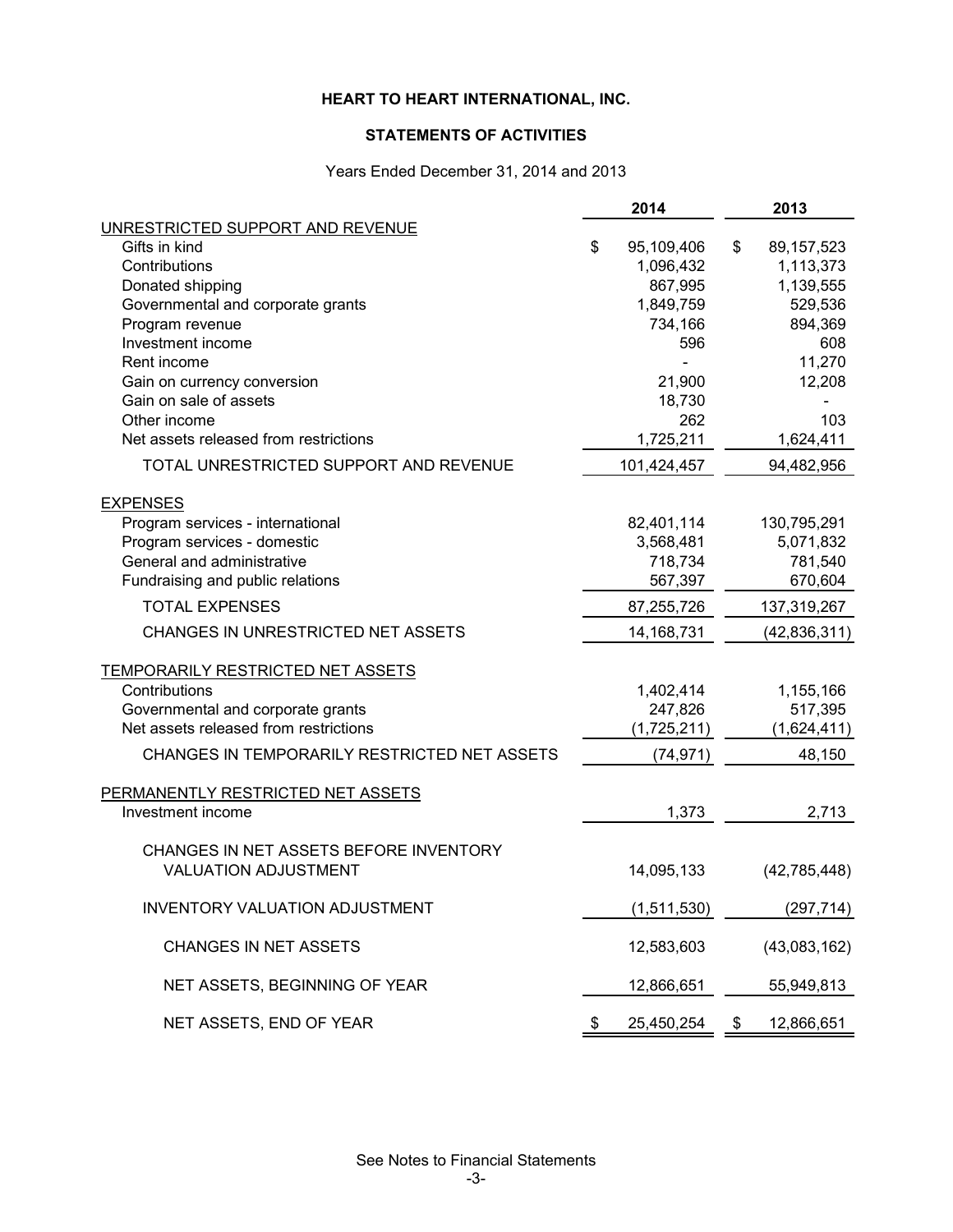# **STATEMENT OF FUNCTIONAL EXPENSES**

| Year Ended December 31, 2014 |  |
|------------------------------|--|
|                              |  |

|                                                                                   | <b>Program Services</b>                 |                           |                                    |                                      |                |                                      |              |                                         |
|-----------------------------------------------------------------------------------|-----------------------------------------|---------------------------|------------------------------------|--------------------------------------|----------------|--------------------------------------|--------------|-----------------------------------------|
|                                                                                   | <b>International</b><br><b>Projects</b> |                           | <b>Domestic</b><br><b>Projects</b> | <b>General and</b><br>Administrative |                | <b>Fundraising</b>                   |              | <b>Total</b>                            |
| <b>Customs and fees</b><br>Distributed aid                                        | \$<br>11,741<br>206,194                 | $\boldsymbol{\mathsf{S}}$ | 4,251<br>14,579                    | \$<br>10,794                         | $\mathfrak{S}$ | 37,055                               | $\mathbb{S}$ | 63,841<br>220,773                       |
| Donated medical services<br>Donated shipping                                      | 926,057<br>751,770                      |                           | 23,076<br>116,225                  |                                      |                |                                      |              | 949,133<br>867,995                      |
| Insurance<br>Interest<br>Maintenance and repairs<br>Medical and contract services | 3,061<br>50,237<br>26,425<br>432,069    |                           | 6,034<br>3,333<br>4,019<br>195     | 21,751<br>504<br>1,779<br>86,728     |                | 80<br>1,271<br>263<br>3,620          |              | 30,926<br>55,345<br>32,486<br>522,612   |
| Office<br>Postage and shipping<br>Printing<br>Professional fees                   | 266,499<br>70,819<br>22,721<br>20,294   |                           | 2,050<br>397<br>381                | 24,577<br>2,547<br>811<br>73,116     |                | 52,875<br>20,047<br>39,342           |              | 346,001<br>93,810<br>63,255<br>93,410   |
| Publicity<br>Rent<br>Salaries and benefits<br>Special events                      | 2,114<br>87,844<br>1,407,032<br>5,471   |                           | 3,888<br>77,316                    | 30,171<br>440,295<br>1,572           |                | 1,364<br>19,450<br>333,420<br>13,719 |              | 3,478<br>141,353<br>2,258,063<br>20,762 |
| Staff development<br>Telephone<br><b>Travel and meals</b><br>Warehouse            | 9,911<br>65,588<br>820,197<br>167,124   |                           | 161<br>596<br>10,953<br>7,880      | 19,499<br>4,453                      |                | 1,196<br>2,942<br>13,808             |              | 11,268<br>88,625<br>849,411<br>175,004  |
| Expenses before depreciation<br>and gifts-in-kind distribution                    | 5,353,168                               |                           | 275,334                            | 718,597                              |                | 540,452                              |              | 6,887,551                               |
| Depreciation                                                                      | 147,945                                 |                           | 10,521                             | 137                                  |                | 26,945                               |              | 185,548                                 |
| Gifts-in-kind distribution                                                        | 76,900,001                              |                           | 3,282,626                          |                                      |                |                                      |              | 80,182,627                              |
| <b>TOTAL EXPENSES</b>                                                             | \$<br>82,401,114                        | \$                        | 3,568,481                          | \$<br>718,734                        | $\$\$          | 567,397                              |              | 87,255,726                              |
|                                                                                   | 94.44%                                  |                           | 4.09%                              | 0.82%                                |                | 0.65%                                |              | 100.00%                                 |

See Notes to Financial Statements -4-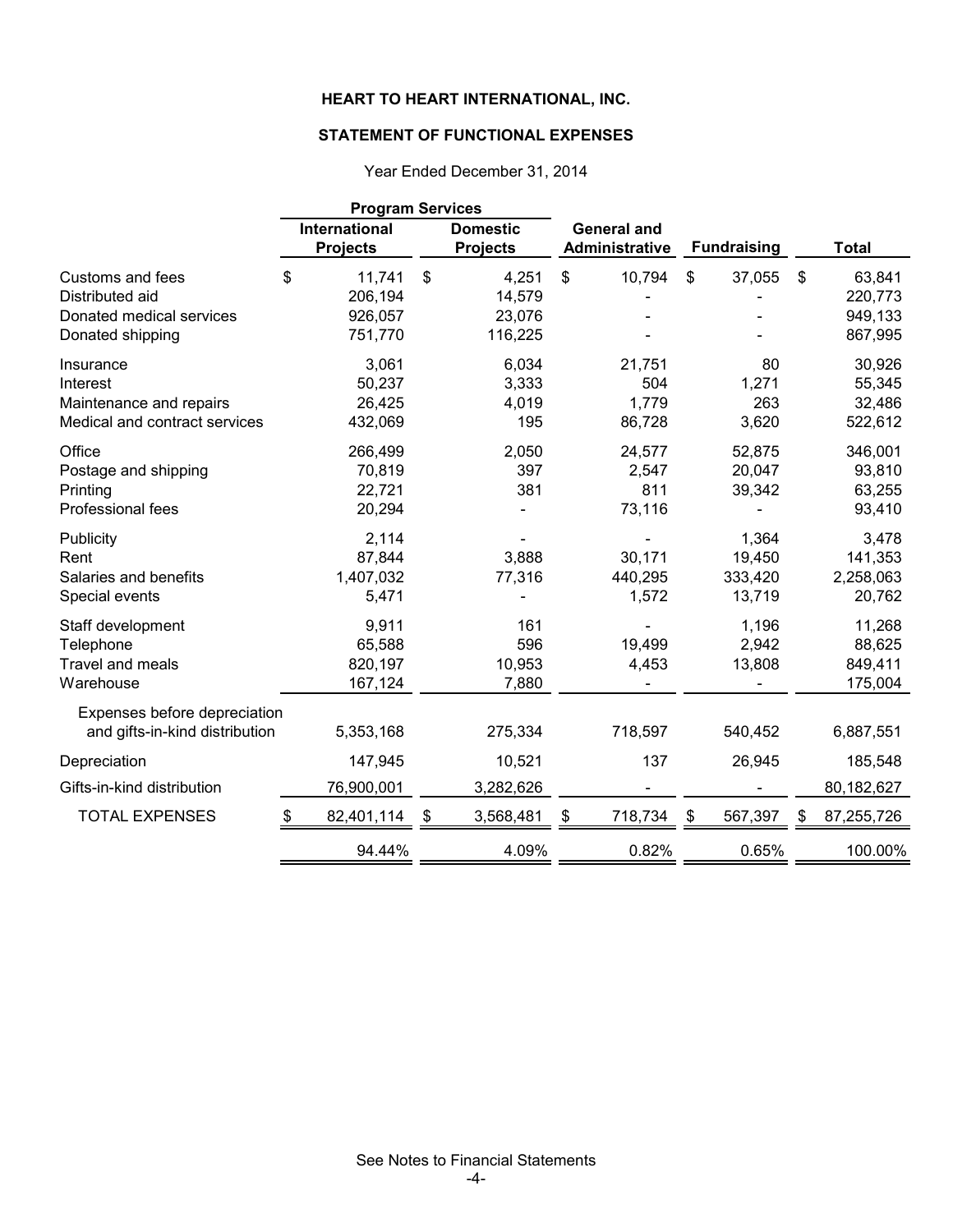# **STATEMENT OF FUNCTIONAL EXPENSES**

|                               | <b>Program Services</b>          |                                    |                                      |                    |    |              |
|-------------------------------|----------------------------------|------------------------------------|--------------------------------------|--------------------|----|--------------|
|                               | International<br><b>Projects</b> | <b>Domestic</b><br><b>Projects</b> | <b>General and</b><br>Administrative | <b>Fundraising</b> |    | <b>Total</b> |
| Customs and fees              | \$<br>50,974                     | \$<br>414                          | \$<br>713                            | \$<br>1,753        | \$ | 53,854       |
| Distributed aid               | 49,455                           | 9,422                              | 13,423                               |                    |    | 72,300       |
| Donated medical services      | 624,954                          | 294,096                            |                                      |                    |    | 919,050      |
| Donated rent                  |                                  | 11,270                             |                                      |                    |    | 11,270       |
| Donated shipping              | 375,830                          | 763,725                            |                                      |                    |    | 1,139,555    |
| Insurance                     |                                  | 202                                | 22,130                               | 603                |    | 22,935       |
| Interest                      | 31,261                           | 4,755                              | 6,417                                | 9,205              |    | 51,638       |
| Maintenance and repairs       | 64,332                           | 3,014                              | 2,335                                | 245                |    | 69,926       |
| Medical and contract services | 159,385                          | 89                                 | 25,058                               | 52,875             |    | 237,407      |
| Office                        | 64,569                           | 5,238                              | 42,318                               | 52,098             |    | 164,223      |
| Postage and shipping          | 12,292                           | 391                                | 4,603                                | 16,767             |    | 34,053       |
| Printing                      | 564                              | 1,392                              | 878                                  | 12,998             |    | 15,832       |
| Professional fees             | 6,036                            |                                    | 66,755                               | 4,581              |    | 77,372       |
| Publicity                     |                                  | 170                                |                                      | 2,632              |    | 2,802        |
| Rent                          | 23,377                           | 1,630                              | 49,985                               | 10,301             |    | 85,293       |
| Salaries and benefits         | 899,673                          | 126,799                            | 470,715                              | 419,102            |    | 1,916,289    |
| Special events                |                                  |                                    |                                      | 10,767             |    | 10,767       |
| Staff development             | 2,372                            | 6                                  | 565                                  | 267                |    | 3,210        |
| Telephone                     | 39,378                           | 6,161                              | 17,730                               | 12,273             |    | 75,542       |
| Travel and meals              | 483,456                          | 6,251                              | 54,953                               | 52,443             |    | 597,103      |
| Warehouse                     | 93,505                           | 12,991                             | 252                                  | 132                |    | 106,880      |
| Expenses before depreciation  |                                  |                                    |                                      |                    |    |              |
| and gifts-in-kind distributed | 2,981,413                        | 1,248,016                          | 778,830                              | 659,042            |    | 5,667,301    |
| Depreciation                  | 24,972                           | 147,618                            | 2,710                                | 11,562             |    | 186,862      |
| Gifts-in-kind distribution    | 127,788,906                      | 3,676,198                          |                                      |                    |    | 131,465,104  |
| <b>TOTAL EXPENSES</b>         | 130,795,291                      | \$<br>5,071,832                    | \$<br>781,540                        | \$<br>670,604      | S  | 137,319,267  |
|                               | 95.25%                           | 3.69%                              | 0.57%                                | 0.49%              |    | 100.00%      |

Year Ended December 31, 2013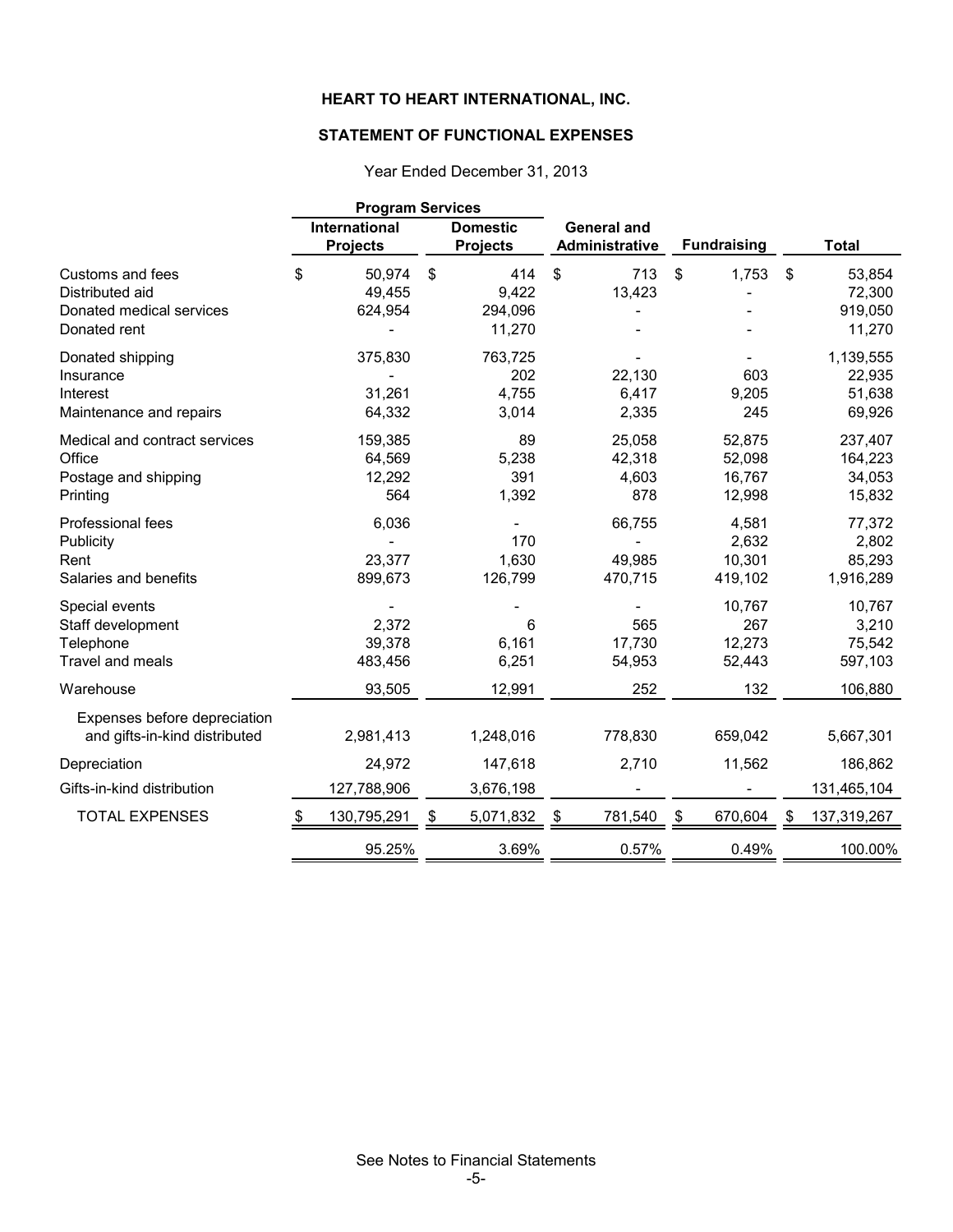### **STATEMENTS OF CASH FLOWS**

Years Ended December 31, 2014 and 2013

|                                                       |    | 2014         | 2013 |              |  |
|-------------------------------------------------------|----|--------------|------|--------------|--|
| <b>CASH FLOWS FROM OPERATING ACTIVITIES</b>           |    |              |      |              |  |
| Changes in net assets                                 | \$ | 12,583,603   | \$   | (43,083,162) |  |
| Adjustments to reconcile changes in net assets to net |    |              |      |              |  |
| cash flows from operating activities                  |    |              |      |              |  |
| Depreciation                                          |    | 185,548      |      | 186,862      |  |
| Gain on disposal of assets                            |    | (18, 100)    |      |              |  |
| Realized and unrealized gain on investments           |    | (1, 373)     |      | (2,713)      |  |
| Decrease (increase) in operating assets               |    |              |      |              |  |
| Inventory                                             |    | (12,664,958) |      | 43,508,739   |  |
| Accounts receivable                                   |    | (251, 387)   |      |              |  |
| Pledges receivable                                    |    | 162,755      |      | (1,849)      |  |
| Grant receivable                                      |    | (898, 916)   |      |              |  |
| Other current assets                                  |    | (115, 222)   |      | (266, 332)   |  |
| Increase (decrease) in operating liabilities          |    |              |      |              |  |
| Accounts payable                                      |    | 491,470      |      | (4, 459)     |  |
| <b>Accrued liabilities</b>                            |    | 149,065      |      | 9,961        |  |
| NET CASH FLOWS FROM OPERATING ACTIVITIES              |    | (377, 515)   |      | 347,047      |  |
| <b>CASH FLOWS FROM INVESTING ACTIVITIES</b>           |    |              |      |              |  |
| Acquisition of property and equipment                 |    | (165, 539)   |      | (188, 854)   |  |
| Proceeds from sale of property and equipment          |    | 131,248      |      |              |  |
| NET CASH FLOWS FROM INVESTING ACTIVITIES              |    | (34, 291)    |      | (188, 854)   |  |
| <b>CASH FLOWS FROM FINANCING ACTIVITIES</b>           |    |              |      |              |  |
| Net activity on line of credit                        |    | 150,000      |      |              |  |
| Repayment of long-term debt                           |    | (929, 297)   |      | (552, 138)   |  |
| Proceeds from long-term debt                          |    | 894,000      |      |              |  |
| NET CASH FLOWS FROM FINANCING ACTIVITIES              |    | 114,703      |      | (552, 138)   |  |
| NET CHANGE IN CASH AND CASH EQUIVALENTS               |    | (297, 103)   |      | (393, 945)   |  |
| CASH AND CASH EQUIVALENTS, BEGINNING OF YEAR          |    | 1,084,651    |      | 1,478,596    |  |
| CASH AND CASH EQUIVALENTS, END OF YEAR                | \$ | 787,548      | \$   | 1,084,651    |  |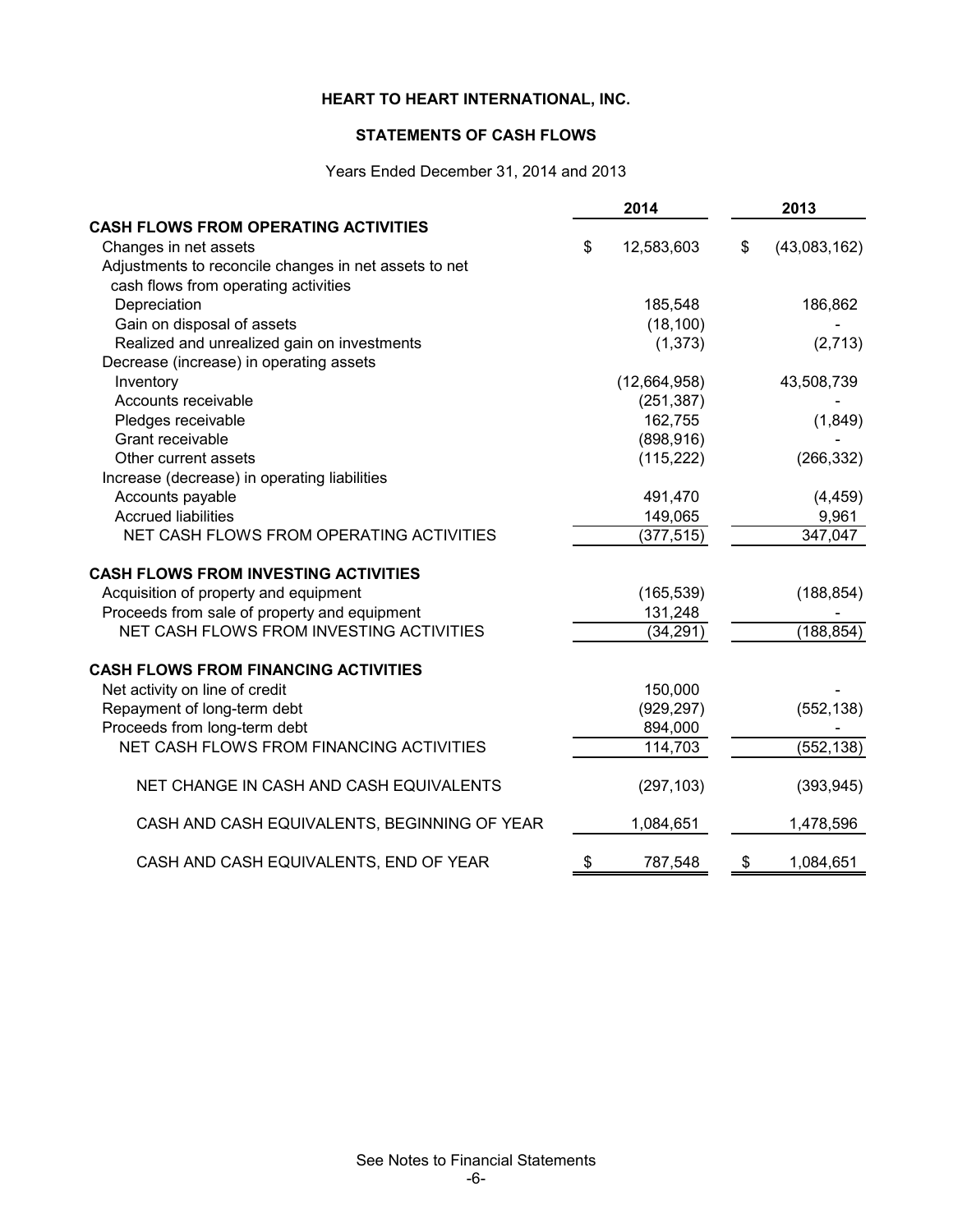#### **NOTES TO FINANCIAL STATEMENTS**

#### **(1) Summary of significant accounting policies**

**Organization** – Heart To Heart International, Inc. (the Organization), a Kansas non-profit corporation, provides crisis response assistance and specific ongoing health care support to communities in need domestically and internationally. The Organization actively engages the services of volunteers through its initiatives, and it distributes medical supplies, pharmaceuticals and other products to other relief agencies and communities in need.

The Organization currently operates and supports more than a dozen clinics in Haiti. The Organization responded after the earthquake in January 2010 and continues to work towards healthier communities in Haiti – providing continuing medical education and other needs in Haiti.

The Organization was awarded a grant from the United States Agency for International Development (USAID) in December 2014 to operate an Ebola treatment unit in Liberia. The grant totaled \$7,001,161 for reimbursement of operating expenses through March 31, 2015. The Organization subsequently requested extensions to the date of grant with no request for an increase in funding to support operations after the end of the original grant term. These requests were approved by USAID initially through May 31, 2015, and subsequently through July 31, 2015.

The Organization's donor base for cash contributions primarily consists of individuals, businesses, civic groups and foundations located throughout the United States. Gifts-in-kind are also received primarily from medical supply and pharmaceutical companies located throughout the United States.

**Basis of accounting –** The Organization's financial statements are prepared on the accrual basis of accounting.

**Basis of presentation –** In accordance with the limitations, designations and restrictions placed on the use of resources available to the Organization, the following classifications are utilized according to the nature and purpose of the resources:

- $\circ$  Unrestricted net assets: Net assets that are not subject to donor-imposed stipulations. Unrestricted net assets may be designated for specific purposes by action of the Organization's Board of Directors or may otherwise be limited by contractual agreements with outside parties.
- $\circ$  Temporarily restricted net assets: Net assets whose use by the Organization is subject to donor-imposed or legal stipulations that can be fulfilled by actions of the Organization pursuant to those stipulations or that expire by the passage of time. Amounts received that are designated for future periods or restricted by the donor for specific purposes are reported as temporarily restricted. Temporarily restricted net assets are released from restriction when the expenses are incurred for their designated purpose. Support that is restricted by the donor is reported as an unrestricted contribution if the restriction expires in the reporting period in which the support is recognized.
- $\circ$  Permanently restricted net assets: Net assets subject to donor-imposed stipulations and those which are interpreted by the Board of Directors that are maintained permanently by the Organization. Generally, the donors of these assets permit the Organization to use all or part of the income earned on these assets. Earnings on permanently restricted net assets that are to be expended in accordance with the desires of donors are recorded as temporarily restricted net assets. Once expenses are incurred for their donor-restricted purpose, the earnings are released from restriction.

**Cash and cash equivalents** - Cash and cash equivalents consist of available cash balances on deposit at financial institutions and short-term money market investments.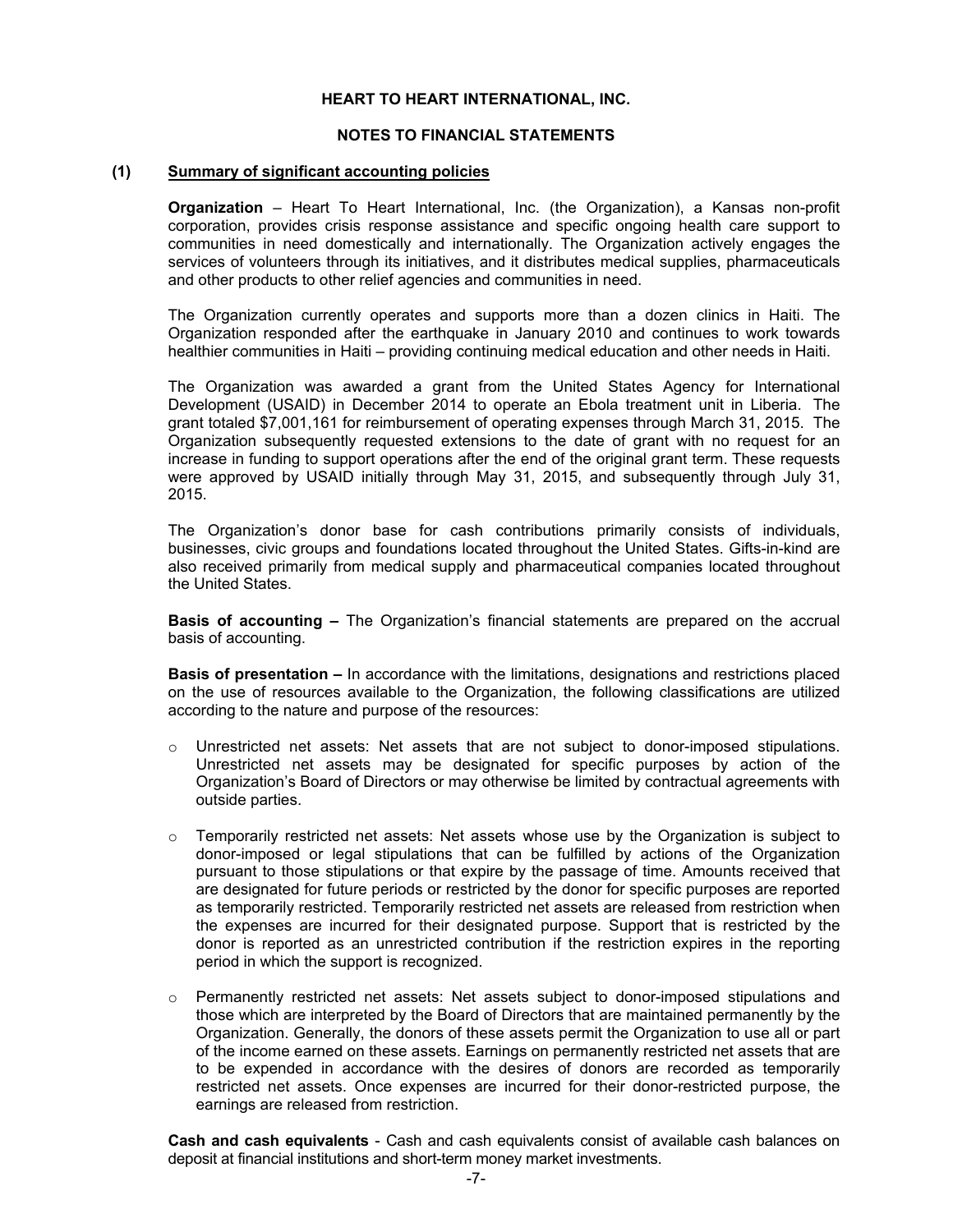#### **NOTES TO FINANCIAL STATEMENTS**

#### **(1) Summary of significant accounting policies (continued)**

**Concentration of risk** – The Organization maintains its cash balances in two financial institutions located in the greater Kansas City, Kansas area. The Organization's domestic cash accounts are fully insured by the Federal Deposit Insurance Corporation. Effective January 1, 2013, these accounts were insured up to \$250,000 per bank. The Organization also has checking accounts in Haiti that are uninsured. Accordingly, at December 31, 2014 and 2013, the Organization's uninsured cash and cash equivalents amounts to \$392,313 and \$483,191, respectively.

**Income taxes** – The Organization is exempt from income taxes under Section 501(c)(3) of the Internal Revenue Code as a not-for-profit organization. In addition, the Organization has been classified as a publicly-supported organization which is not a private foundation within the meaning of Section 509(a)(1) of the Code. Accordingly, no provision has been made for Federal income tax.

The Organization's present accounting policy for the evaluation of uncertain tax positions is to review those positions on an annual basis. A liability would be recorded in the financial statements during the period which, based on all available evidence, believes it is more likely than not that the tax position would not be sustained upon examination by taxing authorities and the liability would be incurred by the Organization. No accrual has been recorded at December 31, 2014 or 2013, as management does not believe any material uncertainties exist.

 **Inventory** – Purchased inventory is recorded at the lower of cost or market and is valued on a firstin, first-out basis. Donated inventory is recorded at the fair value of the donated goods at the date of donation based upon the estimated wholesale value of gifts received (as further described in Note 1 under "Revenue Recognition"). The inventory is not available for sale. The Organization records a loss for the decrease in value of any slow-moving or expired inventory.

 **Investments** – The Organization carries its investments at their fair values. Unrealized gains and losses are included in the change in net assets.

 **Property and equipment** – Property and equipment are stated at cost or the fair market value at date of gift for donated assets, less accumulated depreciation. If a donor stipulates how long the assets must be used, the contribution is recorded as restricted support. In the absence of such stipulation, a contribution of property and equipment is recorded as unrestricted support. Maintenance and repairs are charged to expense as incurred. When items of property and equipment are sold or retired, the related cost is removed from the accounts and any gain or loss is included in the results of operations. Depreciation is computed using the straight-line method over the estimated useful lives of the assets as follows:

#### **Assets Estimated Useful Lives**

15 – 39 years  $5 - 7$  years  $3 - 5$  years 3 years 3 – 10 years

Building and improvements Furniture and equipment Computer equipment Leasehold improvements Vehicles

**Fair value of financial instruments** – The carrying amounts of financial instruments including cash and cash equivalents, receivables, accounts payable and accrued liabilities approximated fair values as of December 31, 2014 and 2013 due to their short-term nature. The carrying amount of notes payable approximated fair value due to similar available terms.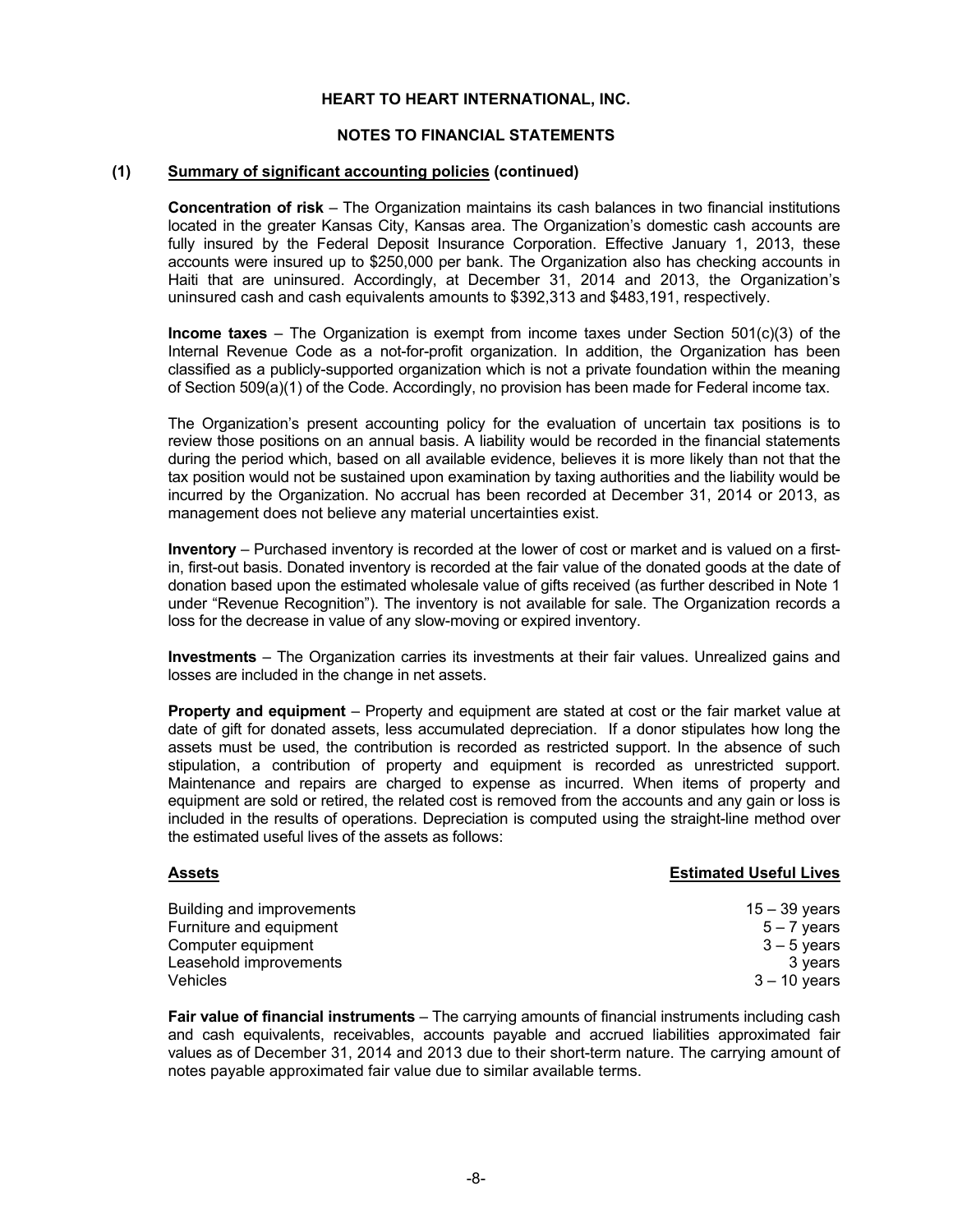#### **NOTES TO FINANCIAL STATEMENTS**

#### **(1) Summary of significant accounting policies (continued)**

**Use of estimates** – The preparation of financial statements in conformity with generally accepted accounting principles requires management to make estimates and assumptions that affect the reported amounts of assets and liabilities and disclosure of contingent assets and liabilities at the date of the financial statements and the reported amounts of revenues and expenses during the reporting period. Actual results could differ from those estimates. The significant estimates used in the Organization's financial statements include the valuation of gift-in-kind contributions and related inventory, the allocation of expenses on a functional basis to various program services and supporting activities and the estimated useful lives used to depreciate property and equipment.

**Gifts-in-kind: Donated shipping** – The Organization recorded \$867,995 and \$1,139,555 in shipping expense for overseas and domestic freight during the years ended December 31, 2014 and 2013, respectively. The donated shipping is also included as revenue in unrestricted support and revenue.

**Revenue recognition** – Cash and gift-in-kind contributions are received from individuals as well as domestic and multinational organizations. These contributions, including unconditional promises, are recognized as revenues when the donor's unconditional commitment is received. All contributions are considered to be available for unrestricted use unless specifically restricted by the donor. Conditional promises to give are recognized only when the conditions on which they depend are substantially met.

The Organization receives donations of medical supplies and other goods for use in its programs. These donations are recorded at their estimated fair value based upon the Organization's estimate of the wholesale values that would be received for selling the goods in their principal market, considering their condition and utility for use at the time the goods are donated. Several methodologies are used in the determination of estimated wholesale value, including values provided by the donor, published industry pricing guides, internally-researched values, and internal average values for like-kind items.

 A number of unpaid volunteers have made significant contributions of their time to the activities of the Organization without compensation. The Organization receives many volunteer hours from a variety of skilled personnel such as doctors, nurses and other specialists. The value of these donated services that meets the criteria for recognition is reported as donated services in the accompanying statement of activities. These amounts are reflected at fair value in the financial statements which amounted to \$949,133 and \$919,050 for the years ended December 31, 2014 and 2013, respectively. In addition, approximately 18,200 and 18,800 volunteer hours were provided to the Organization during the years ended December 31, 2014 and 2013 for which no value has been assigned. Contributed service time meets the criteria to be recorded in the financial statements if it requires specialized skills, the service is being provided by an individual who possesses those skills and if the service would typically need to be purchased if not contributed.

**Functional expenses -** The costs of providing the various programs and other activities have been summarized on a functional basis in the statement of activities. Certain costs have been allocated among the programs and supporting services benefited as depicted in the accompanying statements of functional expenses. Expenses that can be identified with a specific program and support are allocated directly according to their natural expenditure classification. Other expenses that are common to several functions are allocated by management's estimate of resources devoted to the programs or support source. Direct benefit to donor costs have been included in fundraising costs on the statement of functional expenses as the associated costs are not material in relation to the financial statements taken as a whole.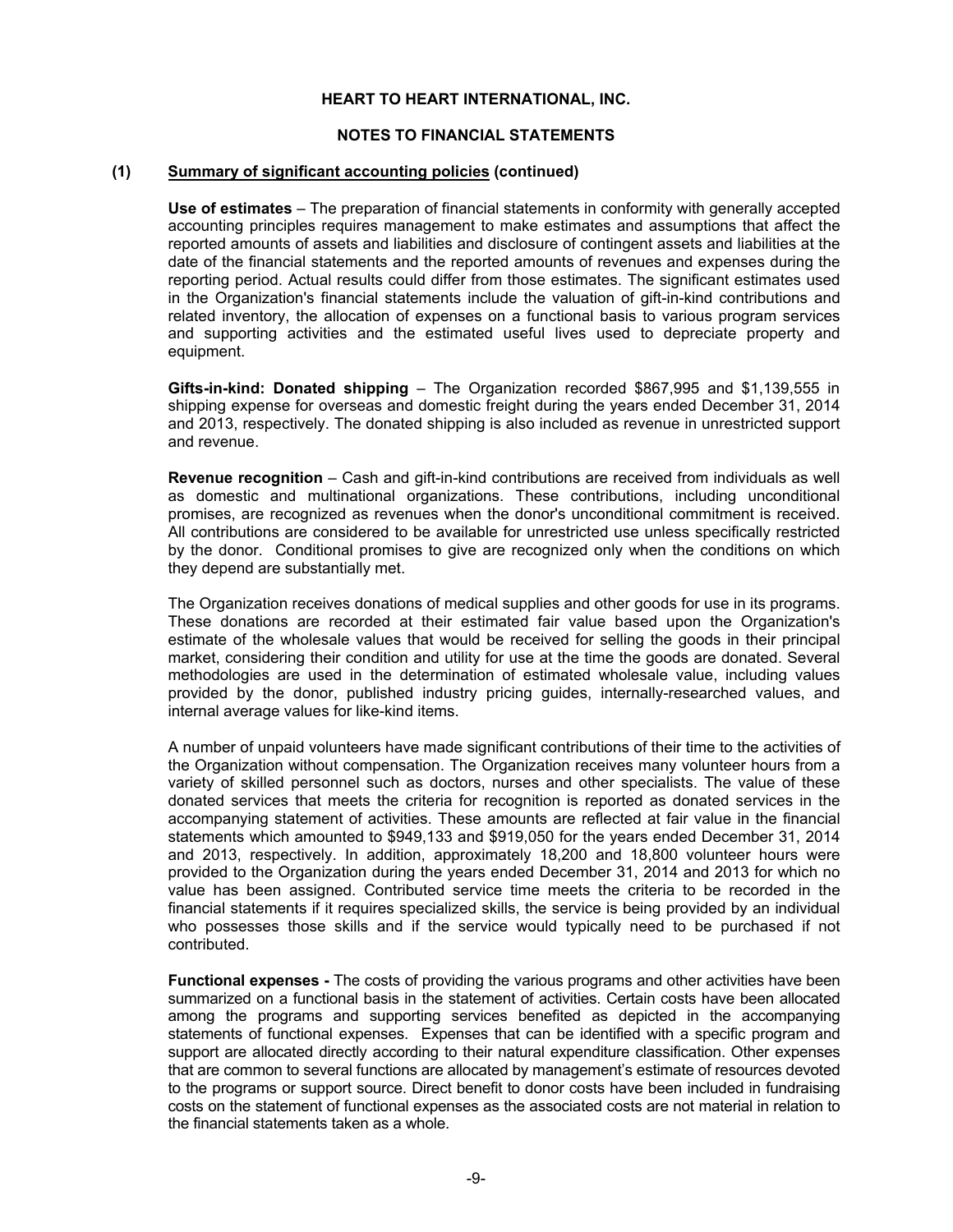#### **NOTES TO FINANCIAL STATEMENTS**

#### **(2) Unconditional promises to give**

Unconditional promises to give that are expected to be collected in future years are recorded at the present value of their estimated future cash flows. The discounts on those amounts are computed using interest rates applicable to the years in which the promises are received. The discount rate used in valuing unconditional promises to give was 4%. Amortization of the discounts is included in contribution revenue.

|                                      |    | 2014    |   | 2013     |
|--------------------------------------|----|---------|---|----------|
| In less than one year                | \$ | 125,000 | S | 175,000  |
| In one to five years                 |    | 50,000  |   | 175,000  |
|                                      |    | 175,000 |   | 350,000  |
| Less present value discount          |    | (8,530) |   | (20,775) |
| Total unconditional promises to give | S  | 166,470 | S | 329,225  |

#### **(3) Inventory**

Inventory consists of the following at December 31:

|                                                       | 2014                    |    | 2013                   |
|-------------------------------------------------------|-------------------------|----|------------------------|
| Pharmaceutical supplies<br>Medical and other supplies | 20,181,248<br>3,630,503 | S. | 7,074,678<br>4,072,115 |
| Total inventory                                       | 23,811,751              |    | 11,146,793             |

#### **(4) Fair value measurements of assets and liabilities**

FASB Accounting Standards Codification 820-10, *Fair Value Measurements and Disclosures* (ASC 820-10), requires additional disclosures as part of the financial statements. ASC 820-10 establishes a three-level valuation hierarchy for disclosure of fair value measurements. The valuation hierarchy is based upon the transparency of inputs to the valuation of an asset or liability as of the measurement date. A financial instrument's categorization within the valuation hierarchy is based upon the lowest level of input that is significant to the fair value measurement.

The three levels are defined as follows:

Level 1 – Inputs to the valuation methodology are unadjusted quoted prices for identical assets or liabilities in active markets.

Level 2 – Inputs to the valuation methodology include quoted prices for similar assets and liabilities in active markets, and inputs that are observable for the asset or liability, either directly or indirectly, for substantially the full term of the financial instrument.

Level 3 – Inputs to the valuation methodology are unobservable and significant to the fair value measurement.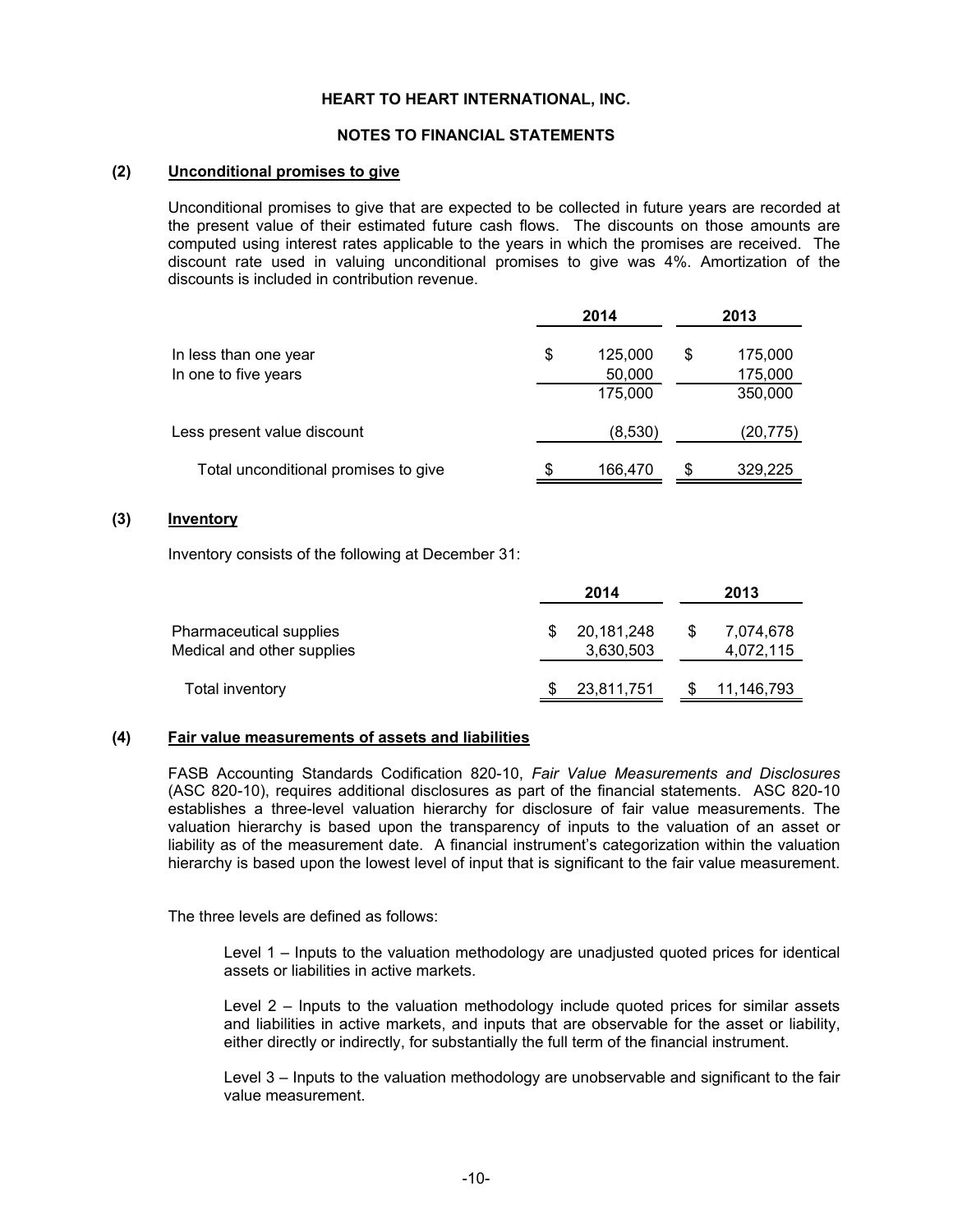#### **NOTES TO FINANCIAL STATEMENTS**

#### **(4) Fair value measurements of assets and liabilities (continued)**

The following table sets forth information about the level within the fair value hierarchy at which the Organization's financial assets and liabilities were measured on a recurring basis at December 31, 2014:

|                                                                                     | Level 1  | Level 2                         | Level 3       | Total              |  |
|-------------------------------------------------------------------------------------|----------|---------------------------------|---------------|--------------------|--|
| Assets:<br><b>Trading securities</b><br>Beneficial interest in community foundation | \$53,075 | -SS<br>$\overline{\phantom{a}}$ | \$.<br>14.166 | \$53,075<br>14,166 |  |
| Total assets - recurring basis                                                      | \$53,075 | $\overline{\phantom{a}}$        | \$14.166      | \$67.241           |  |

The following table sets forth information about the level within the fair value hierarchy at which the Organization's financial assets and liabilities were measured on a recurring basis at December 31, 2013:

|                                                                                     | Level 1  | Level 2                        | Level 3                            | Total              |
|-------------------------------------------------------------------------------------|----------|--------------------------------|------------------------------------|--------------------|
| Assets:<br><b>Trading securities</b><br>Beneficial interest in community foundation | \$52.311 | S.<br>$\overline{\phantom{a}}$ | $\overline{\phantom{a}}$<br>13.557 | \$52,311<br>13,557 |
| Total assets - recurring basis                                                      | \$52,311 | $\overline{\phantom{a}}$       | \$13.557                           | 65,868<br>S.       |

The management of the Organization endeavors to utilize the best available information in measuring fair value. Fair value for the Organization's trading securities was determined by using Level 1 valuation methods. Fair value for the Organization's interest in the common funds of a community foundation was determined using Level 3 valuation methods. The Level 3 investments were based upon stated values obtained from a community foundation.

# **(5) Investments**

Investments consist of the following at December 31:

|                             |    | 2014   |   | 2013   |
|-----------------------------|----|--------|---|--------|
| Equity securities           | \$ | 8.485  | S | 8,232  |
| Fixed income                |    | 4.988  |   | 4.674  |
| Stock and bond mutual funds |    | 22.919 |   | 22,091 |
| Money market funds          |    | 30,849 |   | 30,871 |
| Total investments           | S  | 67.241 | S | 65,868 |
|                             |    |        |   |        |

Investment return is as follows:

|                                                                        |   |                                    |              | 2013  |
|------------------------------------------------------------------------|---|------------------------------------|--------------|-------|
| Interest and dividends<br>Realized and unrealized gains on investments | S | 2014<br>596<br>S<br>1.373<br>1.969 | 608<br>2.713 |       |
| Total investment return                                                |   |                                    |              | 3.321 |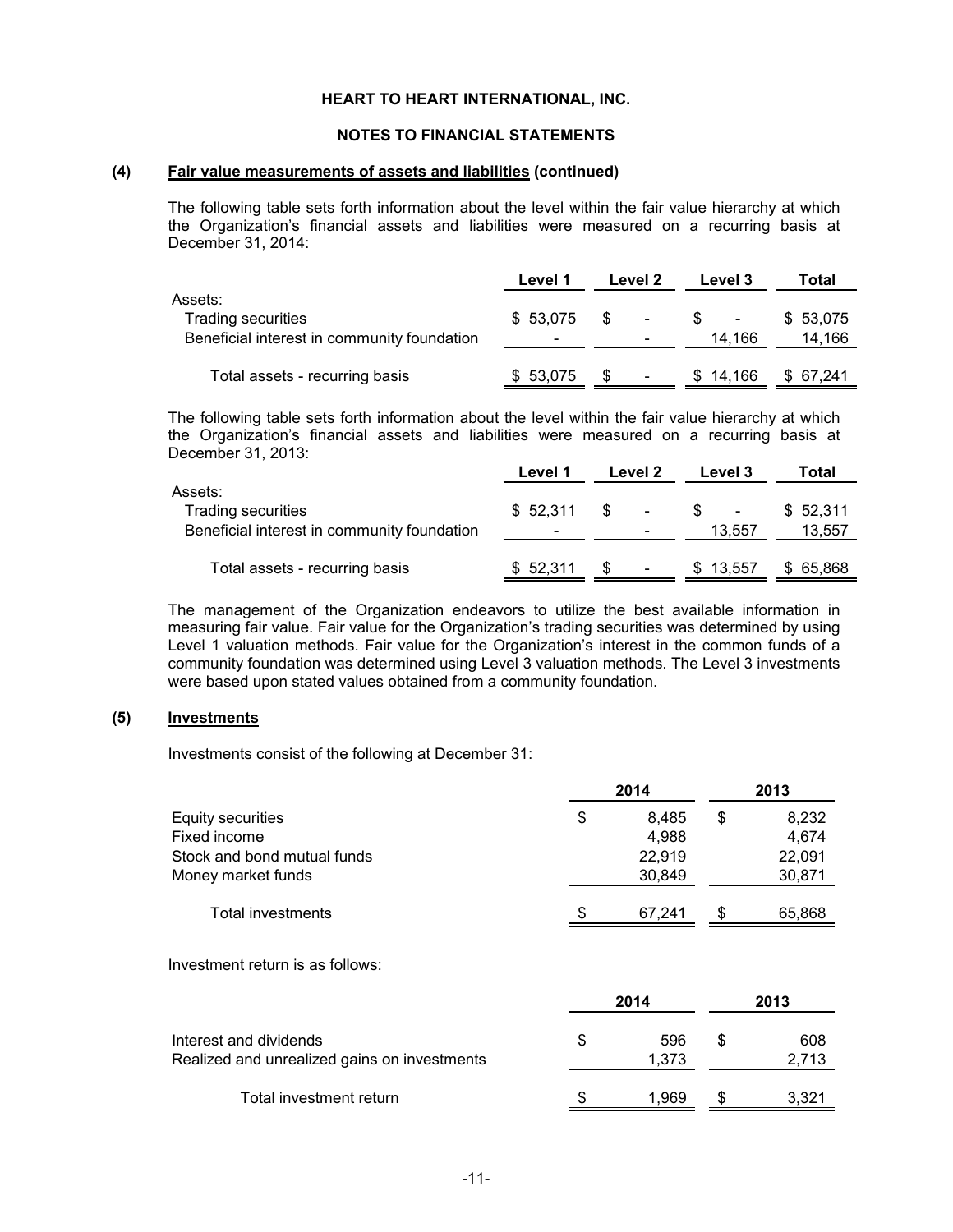#### **NOTES TO FINANCIAL STATEMENTS**

# **(6) Property and equipment**

Property and equipment consists of the following at December 31:

|                              | 2014          | 2013            |  |
|------------------------------|---------------|-----------------|--|
| Cost                         |               |                 |  |
| Land                         | \$<br>161.000 | \$<br>161.000   |  |
| <b>Buildings</b>             | 344.000       | 344.000         |  |
| Warehouse                    | 575,000       | 575,000         |  |
| <b>Building improvements</b> | 664.485       | 622.640         |  |
| Furniture and equipment      | 235,503       | 211,800         |  |
| Computer equipment           | 506,972       | 439,709         |  |
| Construction in process      | 51.500        | 141.421         |  |
| Vehicles                     | 488,430       | 607,678         |  |
| Total cost                   | 3,026,890     | 3,103,248       |  |
| Accumulated depreciation     | 1.664.268     | 1.607.469       |  |
|                              |               |                 |  |
| Net property and equipment   | 1,362,622     | \$<br>1,495,779 |  |

# **(7) Long-term debt**

The Organization's obligation under notes payable consists of the following:

|                                                                                                                                                                                       | 2014          | 2013          |
|---------------------------------------------------------------------------------------------------------------------------------------------------------------------------------------|---------------|---------------|
| Note payable, secured by real property, monthly<br>payments of \$5,038, including interest at 5.24%, with<br>a final balloon payment in the amount of \$629,180<br>due February 2019. | \$<br>725,688 | \$            |
| Note payable, secured by real property, monthly<br>payments of \$2,892, including interest at 5.74%, due<br>February 2019.                                                            | 128,100       |               |
| Note payable, secured by real property, monthly<br>payments of \$6,090, including interest at 4.0%, paid<br>off in January 2014.                                                      |               | 889,085       |
| Note payable, secured by real property, interest only<br>payments at 5.5%, principal due May 2016.                                                                                    | 199,000       | 199,000       |
| Total debt                                                                                                                                                                            | 1,052,788     | 1,088,085     |
| Less current portion                                                                                                                                                                  | (64, 074)     | (902, 085)    |
| Non-current debt                                                                                                                                                                      | 988,714       | 186,000<br>\$ |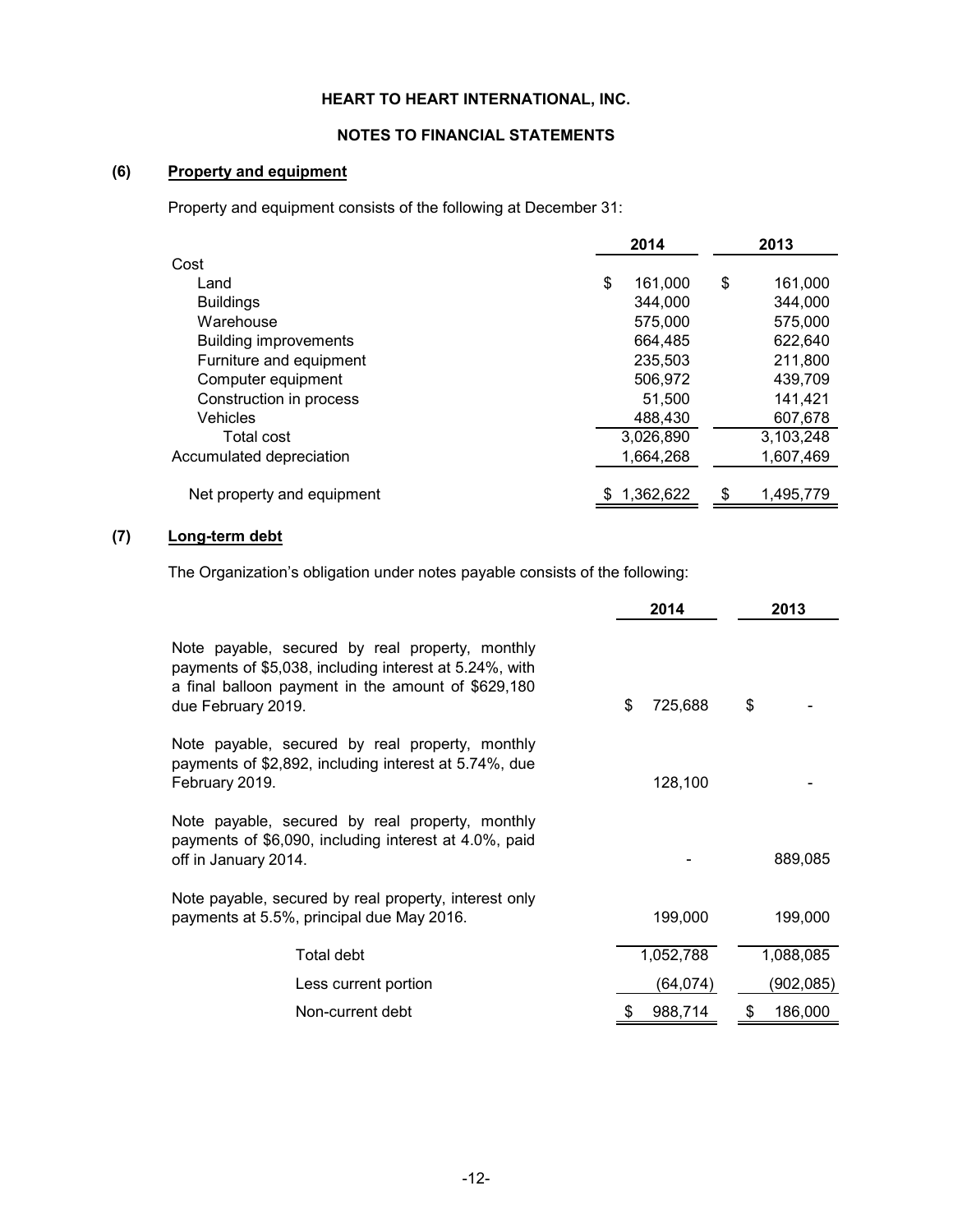#### **NOTES TO FINANCIAL STATEMENTS**

#### **(7) Long-term debt (continued)**

#### **Years ending December 31,**

| 2015  | \$ | 64,074      |
|-------|----|-------------|
| 2016  |    | 239,963     |
| 2017  |    | 57,017      |
| 2018  |    | 60,242      |
| 2019  |    | 631,492     |
| Total |    | \$1,052,788 |

The total amount of interest paid during the years ended December 31, 2014 and 2013 was \$55,345 and \$51,638, respectively.

The Organization has available a line of credit up to \$250,000 with a bank at an interest rate at 5.25%. Outstanding principal and unpaid interest are due in one payment on December 4, 2015. The balance on this line of credit was \$150,000 and \$0 as of December 31, 2014 and 2013, respectively.

#### **(8) Leases**

The Organization leases office space and certain office equipment under operating leases through August 2019. Lease expense totaled \$78,207 and \$62,840 for the years ended December 31, 2014 and 2013, respectively. Subsequent to December 31, 2014, the Organization entered into a lease for warehouse space through June 2022. This commitment is included in the schedule below. The future minimum rental payments required under operating leases that have initial or remaining noncancellable lease terms in excess of one year are as follows:

#### **Years ending December 31,**

| 2015       | 118,402<br>S |
|------------|--------------|
| 2016       | 266,244      |
| 2017       | 268,806      |
| 2018       | 239,204      |
| 2019       | 175,956      |
| Thereafter | 269,532      |
| Total      | \$1,338,144  |

#### **(9) Rental income**

The Organization recorded \$11,270 in rental income as it provided space rent-free to another not-for-profit organization at its warehouse during the year ended December 31, 2013. Approximately 6,000 square feet was used for storage and 16,400 for office space. The donated rent is also included in Program services-Domestic expenses.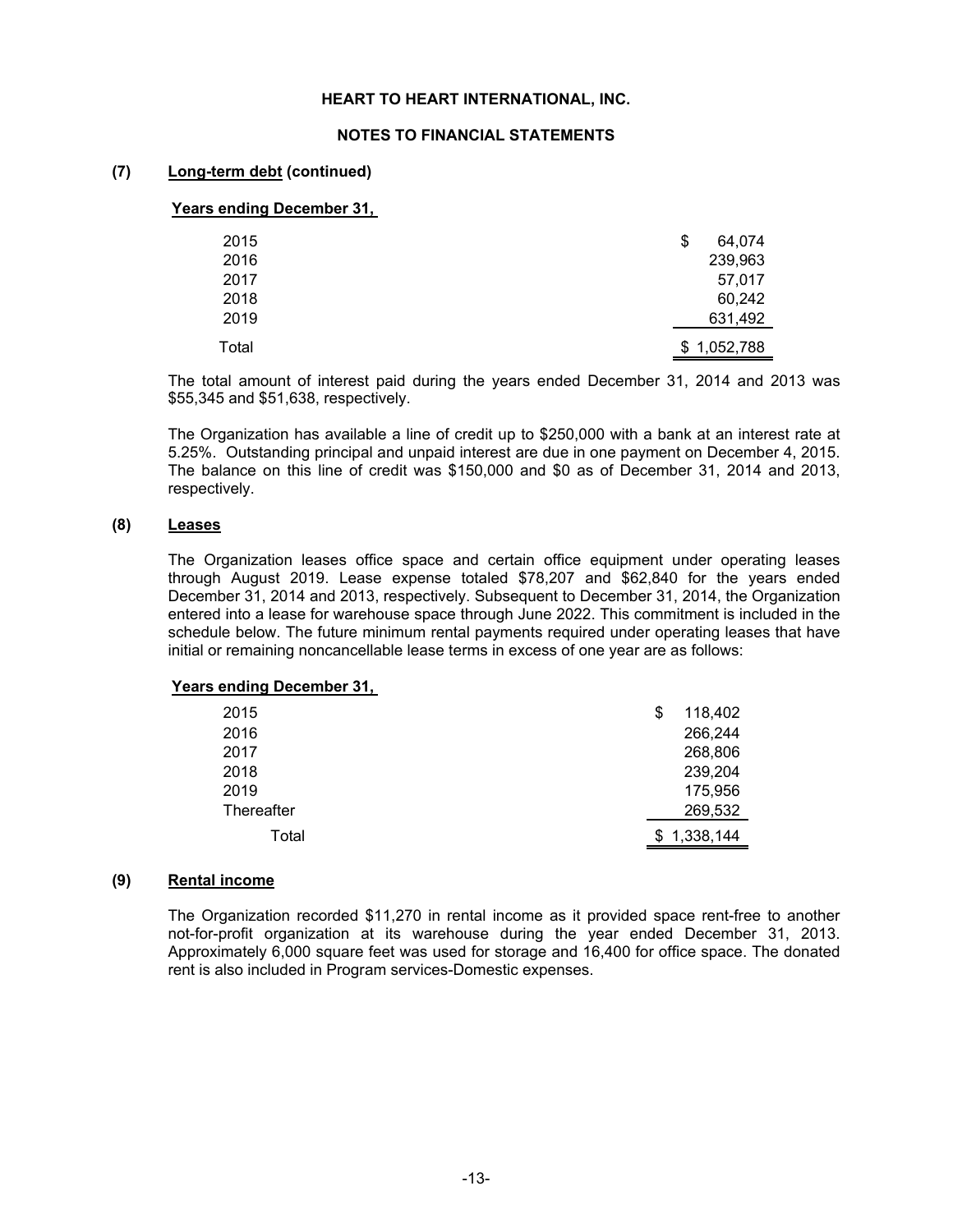#### **NOTES TO FINANCIAL STATEMENTS**

#### **(10) Restricted net assets**

Restricted net assets consist of funds held for the following purposes:

|                                                | 2014         |    | 2013      |
|------------------------------------------------|--------------|----|-----------|
| <b>Temporarily Restricted Net Assets:</b>      |              |    |           |
| <b>Global Crisis Response</b>                  | \$<br>6,675  | \$ | 586,114   |
| Joplin, Missouri                               | 470,280      |    | 470,658   |
| Liberia, Africa                                | 335,230      |    |           |
| Care Kits                                      | 91.748       |    |           |
| Papua New Guinea                               | 77,868       |    |           |
| <b>Total Temporarily Restricted Net Assets</b> | 981.801      | S  | 1,056,772 |
|                                                | 2014         |    | 2013      |
| Permanently Restricted Net Assets:             |              |    |           |
| Heart to Heart International Endowment Fund    | \$<br>14,166 | \$ | 13,557    |
| <b>Staff Development</b>                       | 2,000        |    | 2,000     |
| General                                        | 51,075       |    | 50,311    |
| <b>Total Permanently Restricted Net Assets</b> | 67,241       | \$ | 65,868    |

The sources of net assets released from temporary donor restrictions by incurring expenses satisfying the restricted purpose or by occurrence of events specified by the donors were as follows:

|                                                  | 2014          | 2013            |
|--------------------------------------------------|---------------|-----------------|
| Net Assets Released from Temporary Restrictions: |               |                 |
| <b>Global Crisis Response</b>                    | 244.209<br>\$ | 1,410,814<br>S. |
| Joplin, Missouri                                 | 378           | 30,587          |
| U.S. Programs                                    | 60.474        | 40,682          |
| <b>General Disaster</b>                          | 264,892       | 142,328         |
| Haiti                                            | 1,118,706     |                 |
| Care Kits                                        | 36,552        |                 |
| Total Net Assets Released from                   |               |                 |
| <b>Temporary Restrictions</b>                    | \$1,725,211   | 1,624,411<br>S  |

#### **(11) Endowment fund**

The Organization has contributed total assets of \$14,166 and \$13,557 as of December 31, 2014 and 2013, respectively, to The Greater Kansas City Community Foundation and Affiliated Trusts (the Foundation), which established the Heart to Heart International Endowment Fund (the Fund). The purpose of the fund is to serve as an endowment for the Organization and its successors, with the annual net income to be distributed to the Organization. The Fund is donor-advised, whereby the Foundation seeks input from the Organization regarding distribution of grants from the principal. The assets are refundable to the Organization upon request.

#### **(12) Significant gift-in-kind contributors**

The Organization receives a significant portion of its gifts-in-kind contributions from pharmaceutical and medical supply companies. One and three companies provided approximately 85% and 81% of the gifts-in-kind contributions in the years ended December 31, 2014 and 2013, respectively.